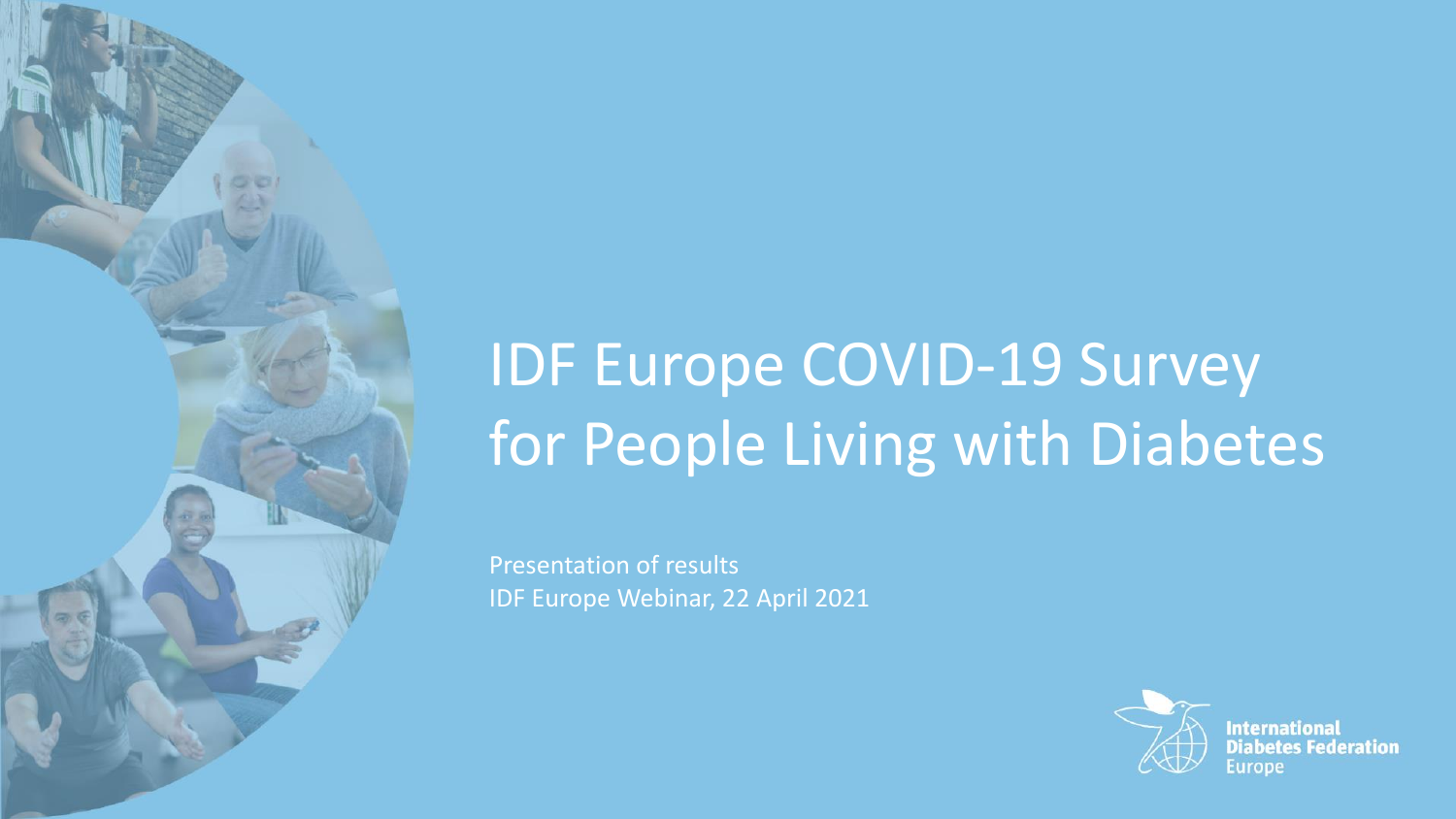# A survey of 3,480 people living with diabetes across Europe

22 languages

75 questions on:

- COVID-19 testing and treatment

- Diabetes management

- Access to medication, supplies, technologies and care

Conducted between August and October 2020 – first wave Disseminated through IDF Europe network of member associations, plus social media platforms + other organisations

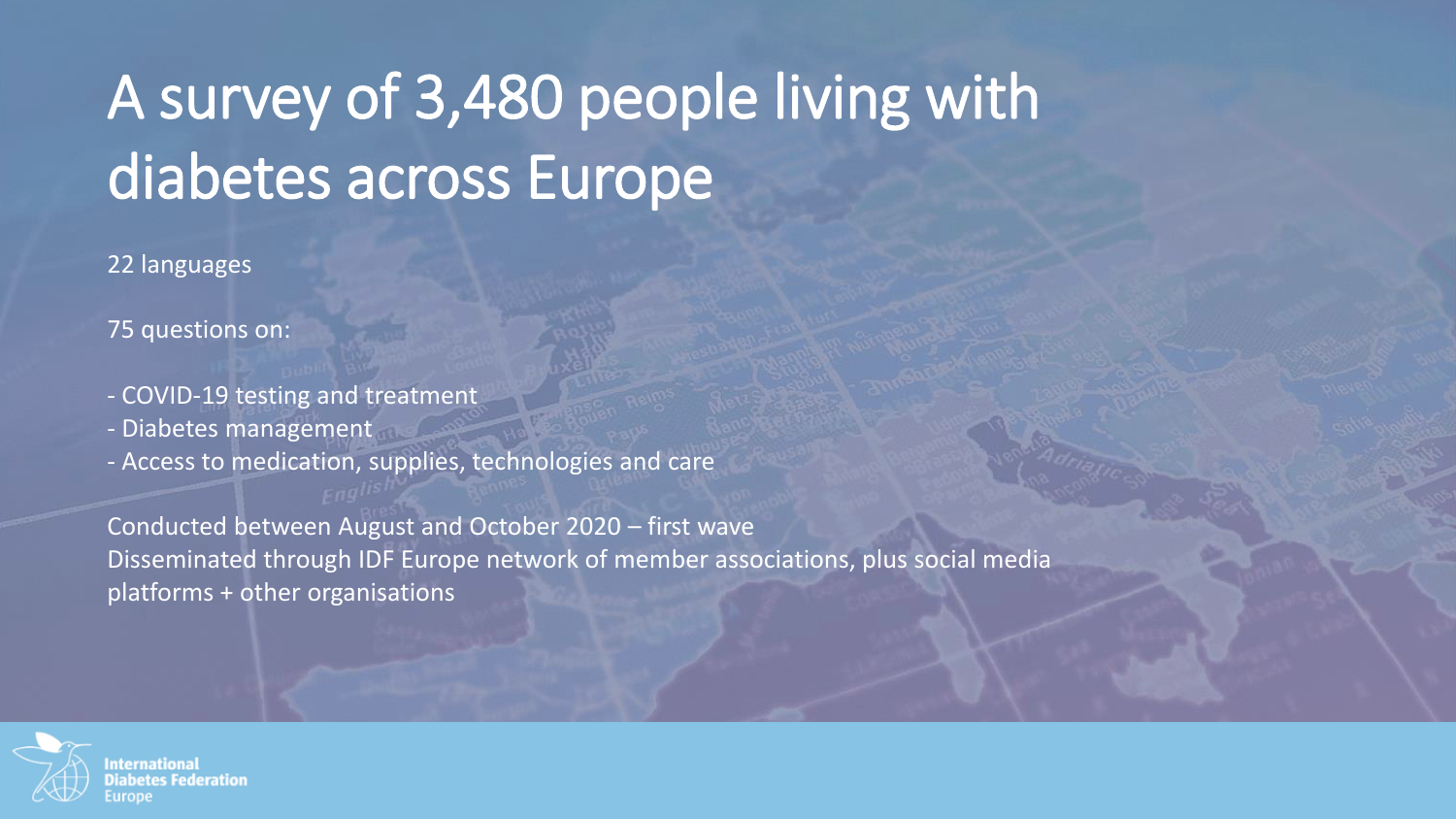## Healthcare systems adapted quickly to the pandemic but diabetes care was disrupted across all countries







- More than one third of respondents did not experience any disruptions
- About a quarter saw their appointments being rescheduled and more than one in five had a virtual consultation
- Marked differences in the time gap between appointments

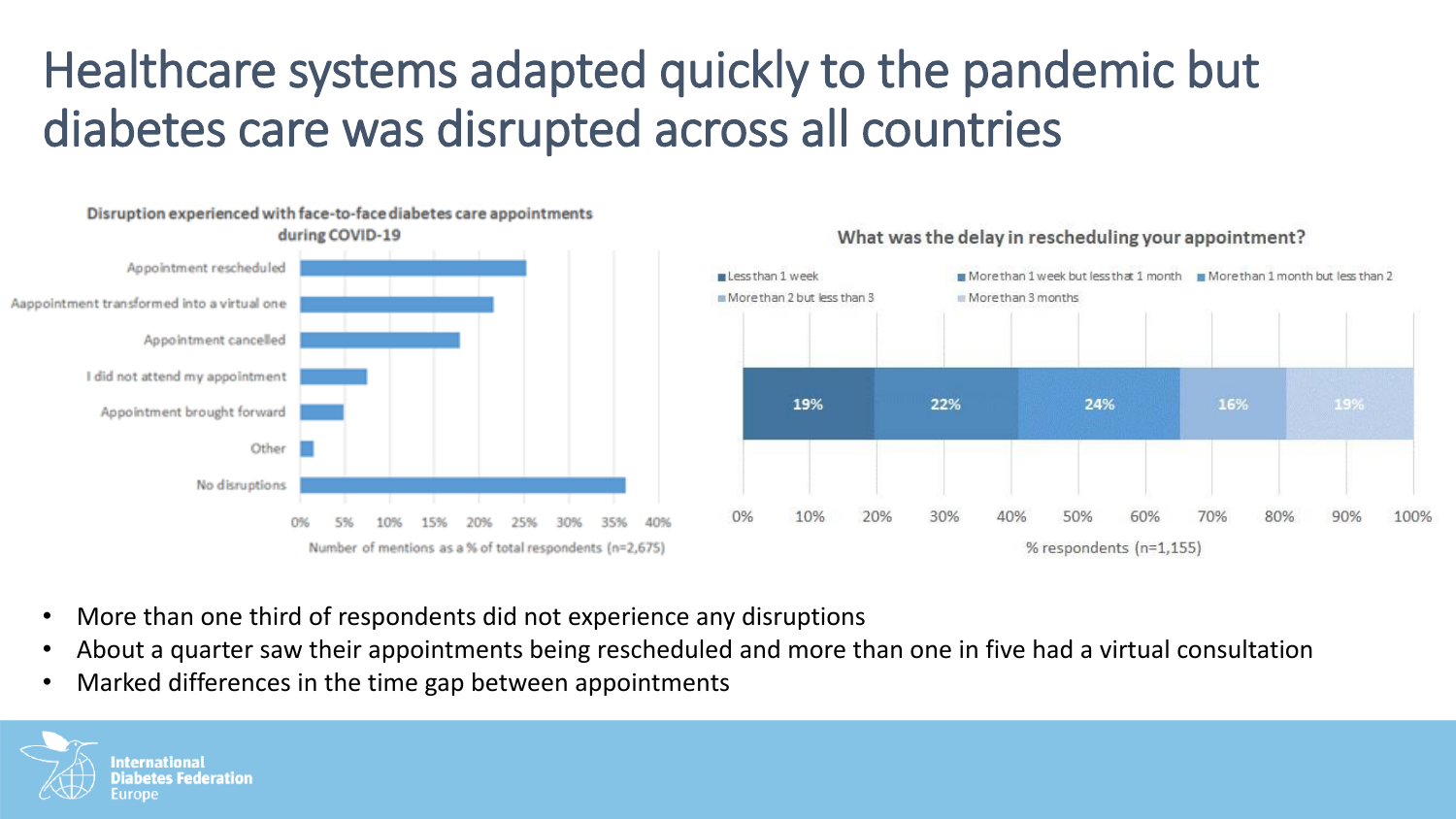## There was a rapid shift towards more digitalisation and the virtualisation of care

Shift to virtual - Proportion of respondents with access to virtual consultations before COVID-19 compared with having virtual consultations during COVID-19





<sup>•</sup> One third of respondents across Europe had virtual diabetes-related consultations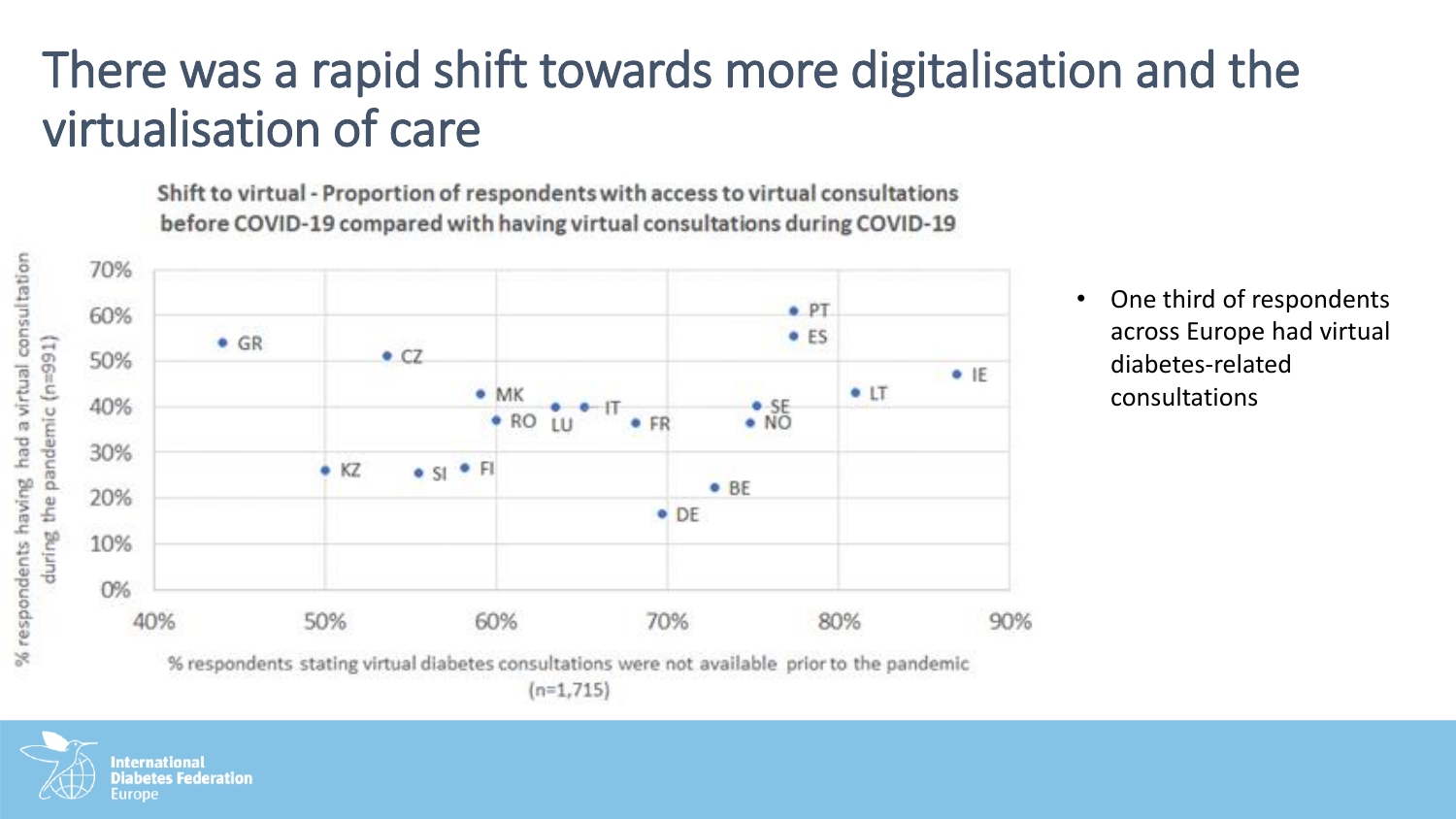### Remote care was generally well-received

How would you rate the virtual diabetes consultations you had?



Helpfulness of virtual consultations, by country

• France, Spain and Greece were amongst the most appreciative of this mode of consultation

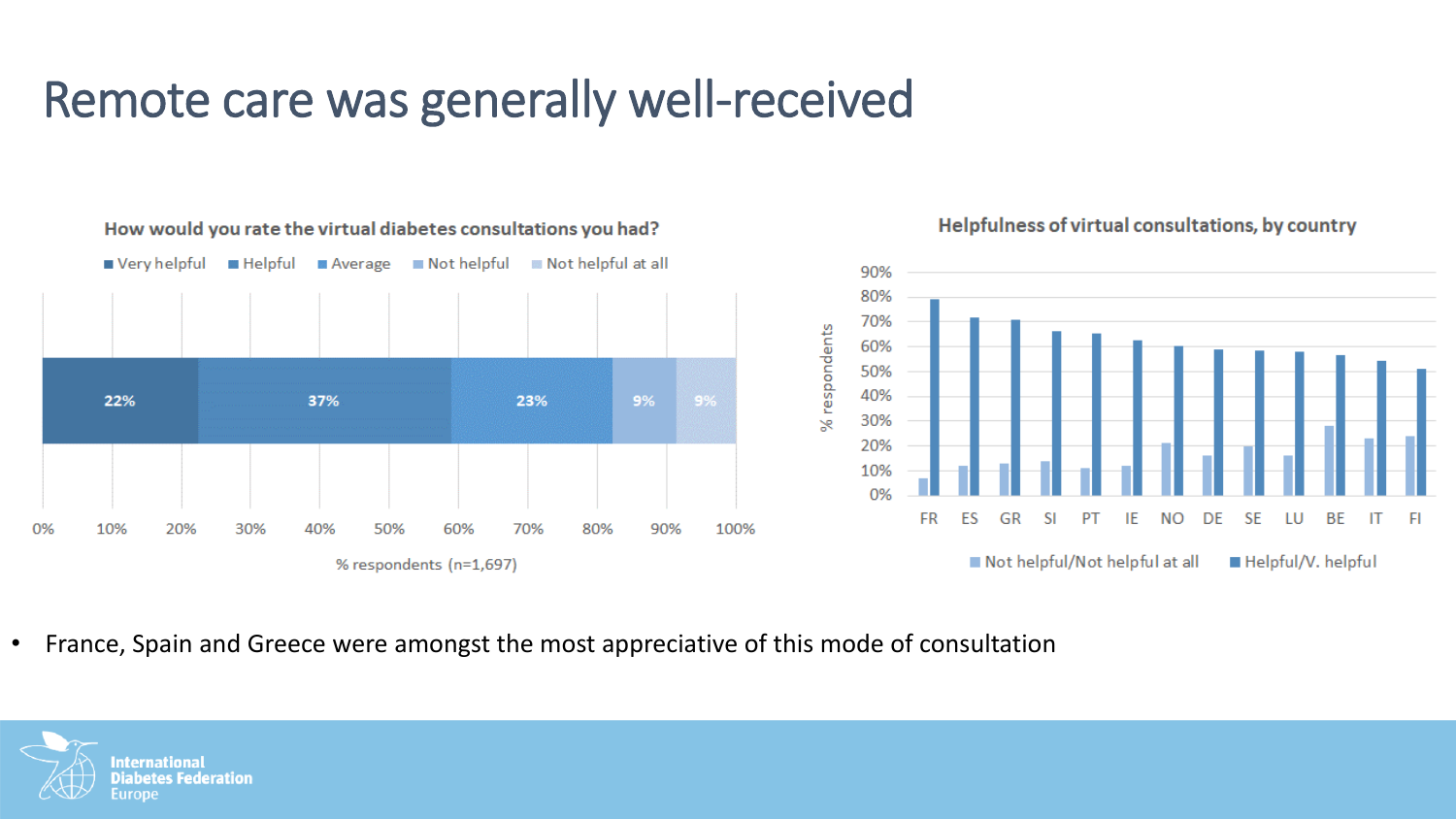### Low-tech solutions remained prevalent during the crisis, reflecting current digitalisation/virtualisation levels



- Telephone consultations were by far the single most common form of communication during the pandemic
- About a quarter of respondents showed great enthusiasm for virtual consultations

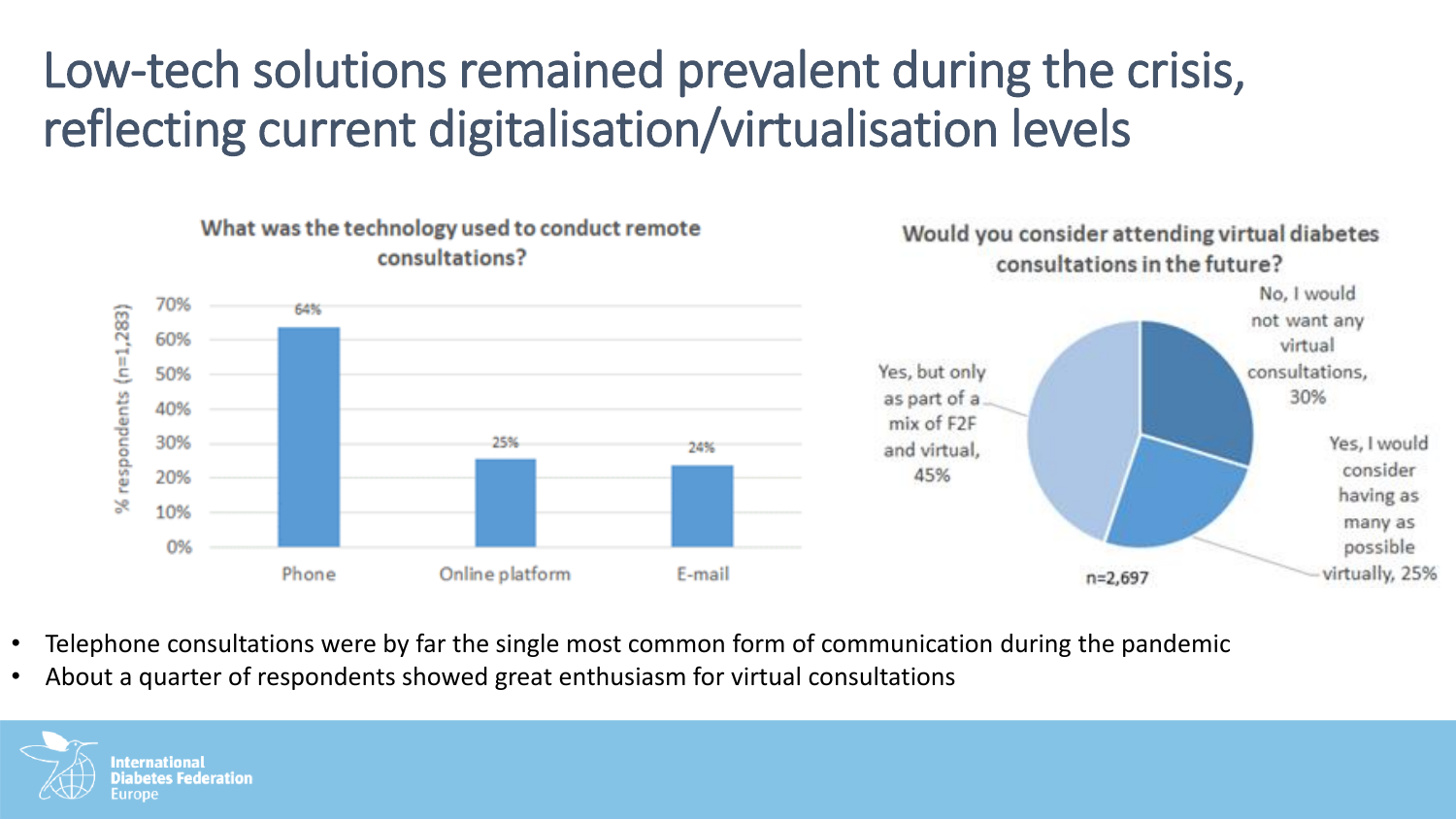# There was a sharp rise in use of social media during the pandemic, perhaps linked to gaps in guidance



- About a quarter of respondents did not use any form of technology to support their care
- Of those that did, there was a sharp increase in use of all formats
- Clearer information was singled out as needed during the pandemic

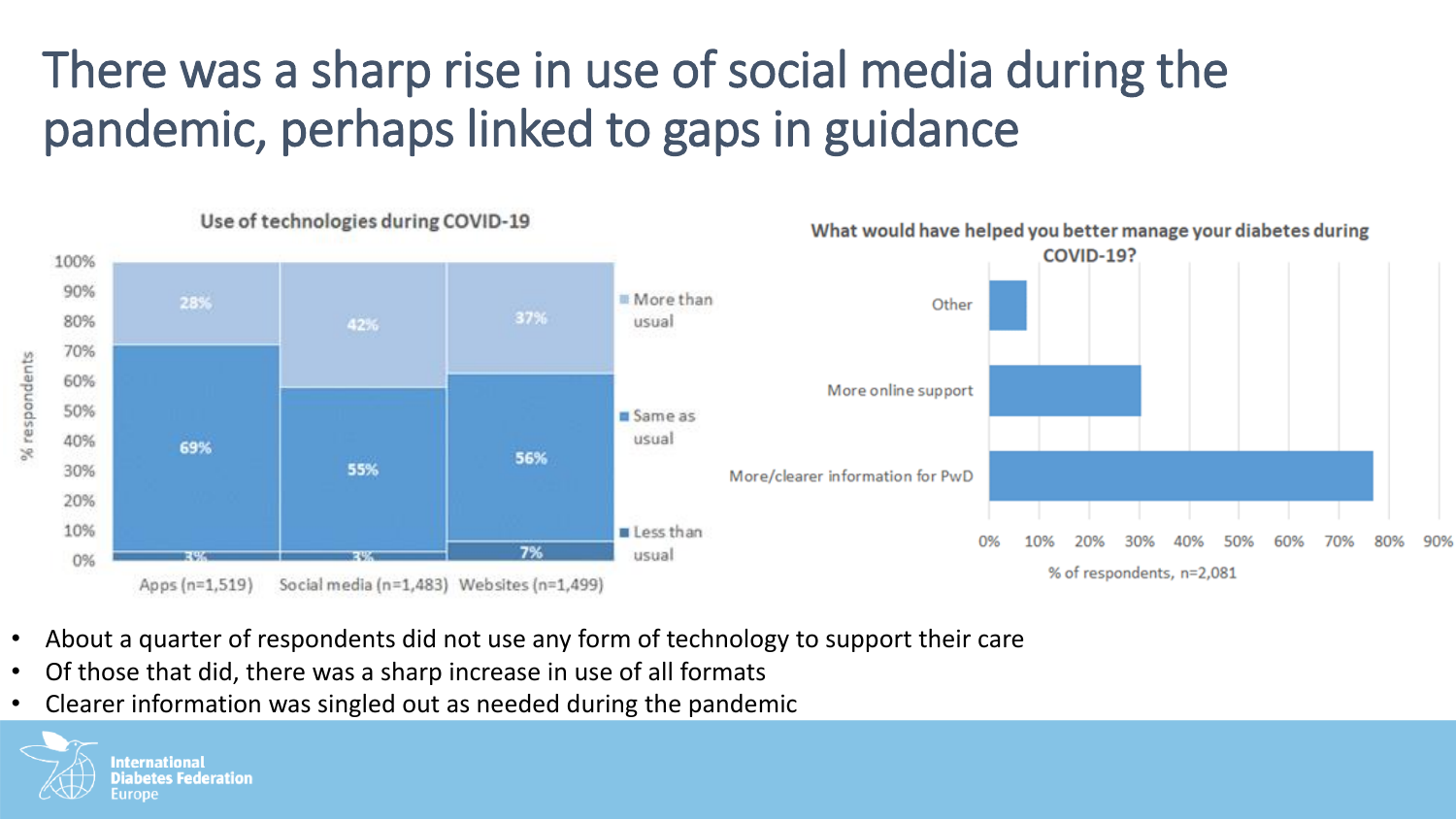## People's ability to manage their diabetes was adversely affected across most countries



Variations in episodes of hypoglycaemia, severe hypoglycaemia and hyperglycaemia during COVID-19

• 31% of respondents gained weight; 57% were less active; 30% reported higher variability in blood glucose levels

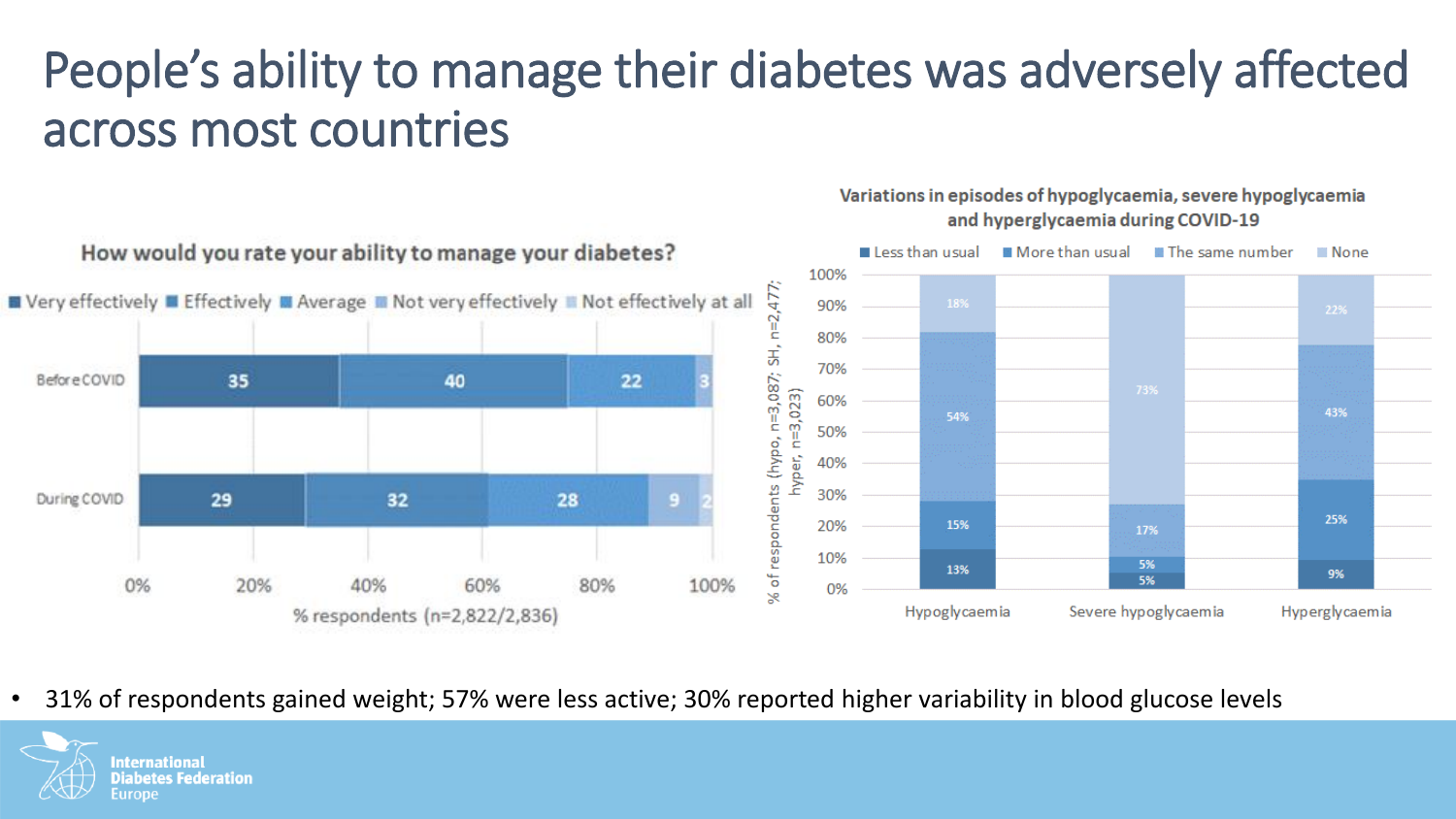### The pandemic and its consequences took a strong toll on the mental health of people living with diabetes



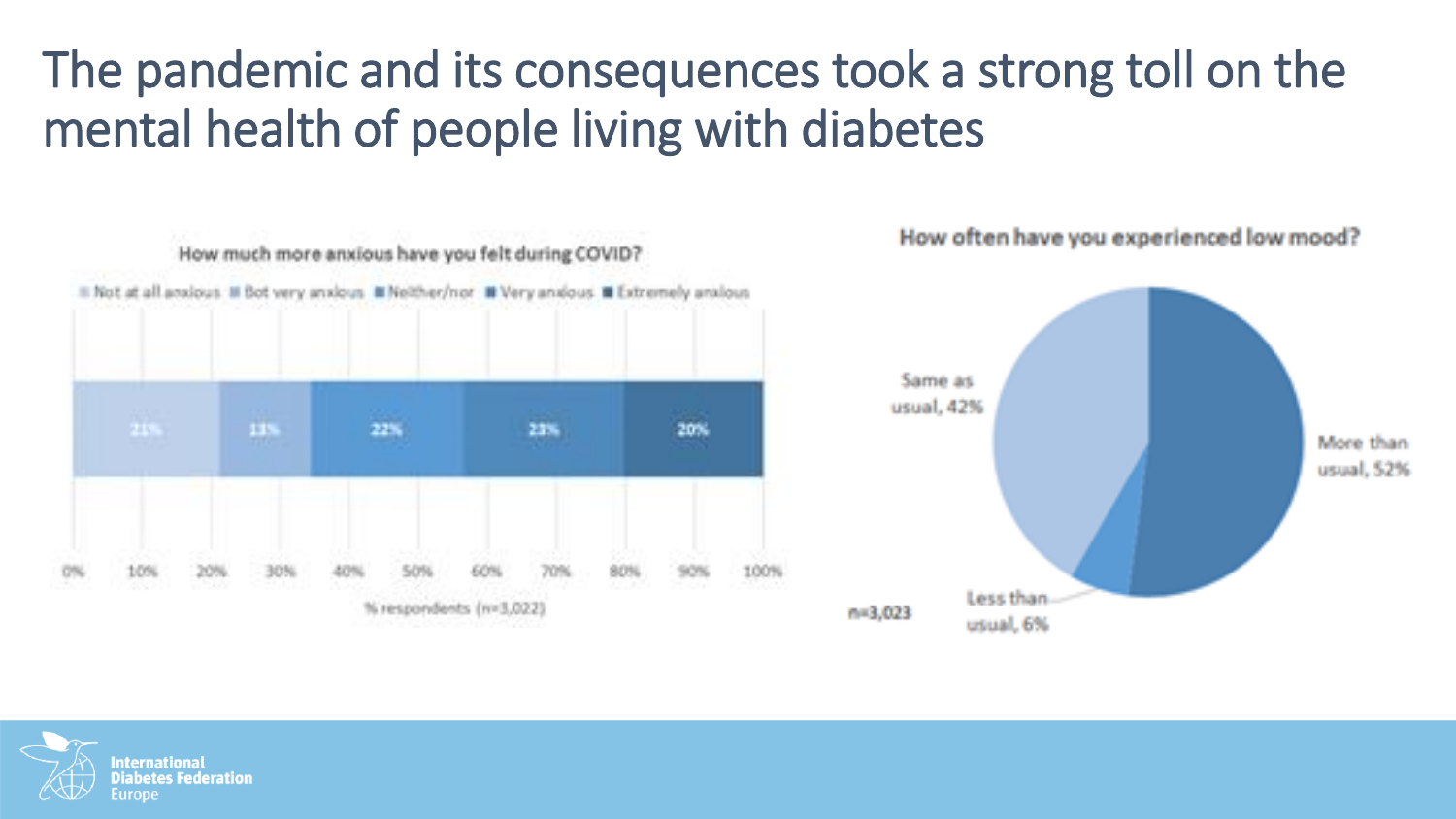### Catching COVID-19 and developing a severe form of the disease were the main worries

Single most mentioned worry by country (excluding fear of catching or developing a serious form of COVID-19)



#### PwD's biggest worries during COVID-19

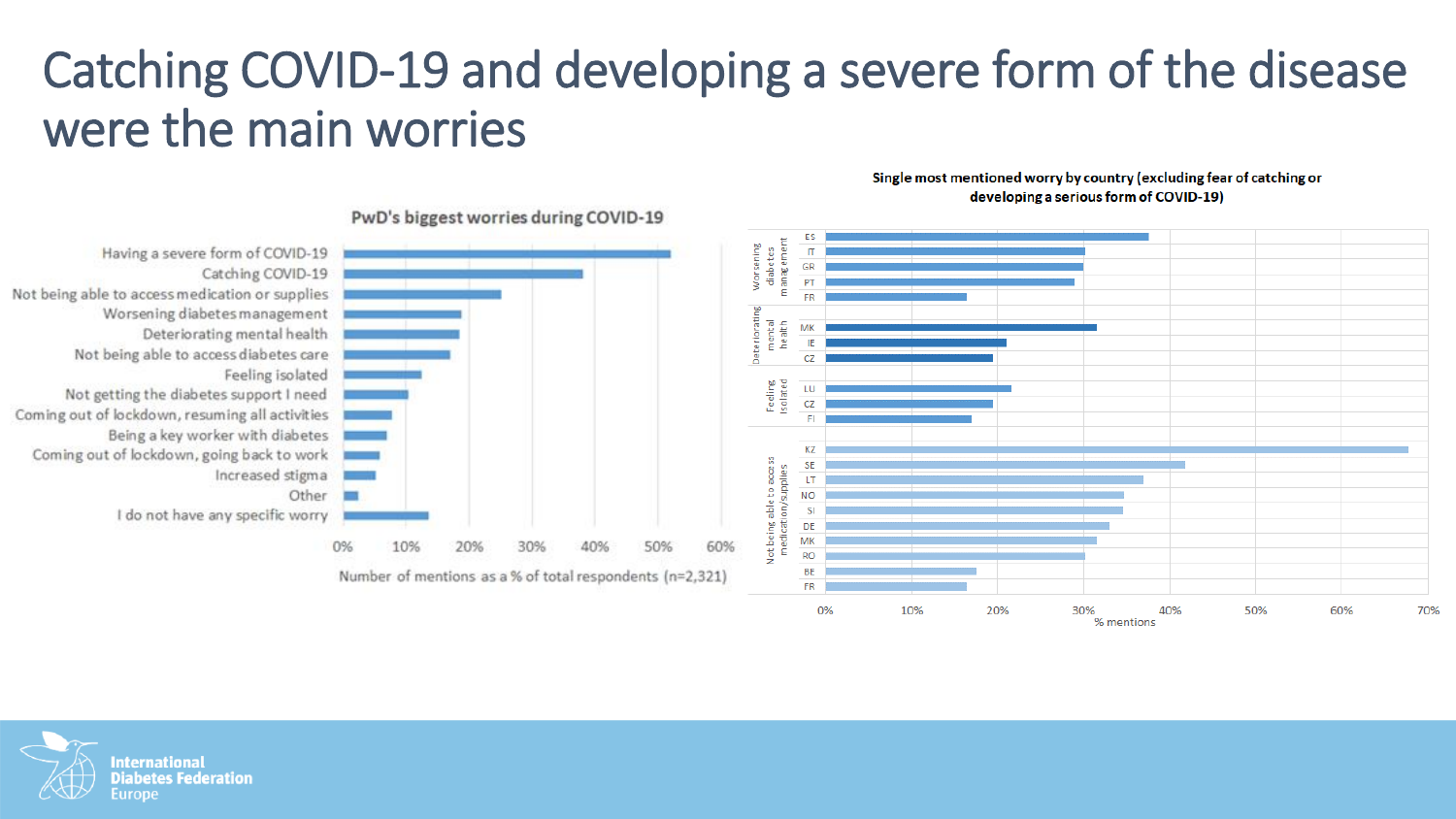# The ability of PwD to access medicines varied widely across Europe



#### Proportion of respondents experiencing difficulties in accessing diabetes medicines prior to and during COVID-19



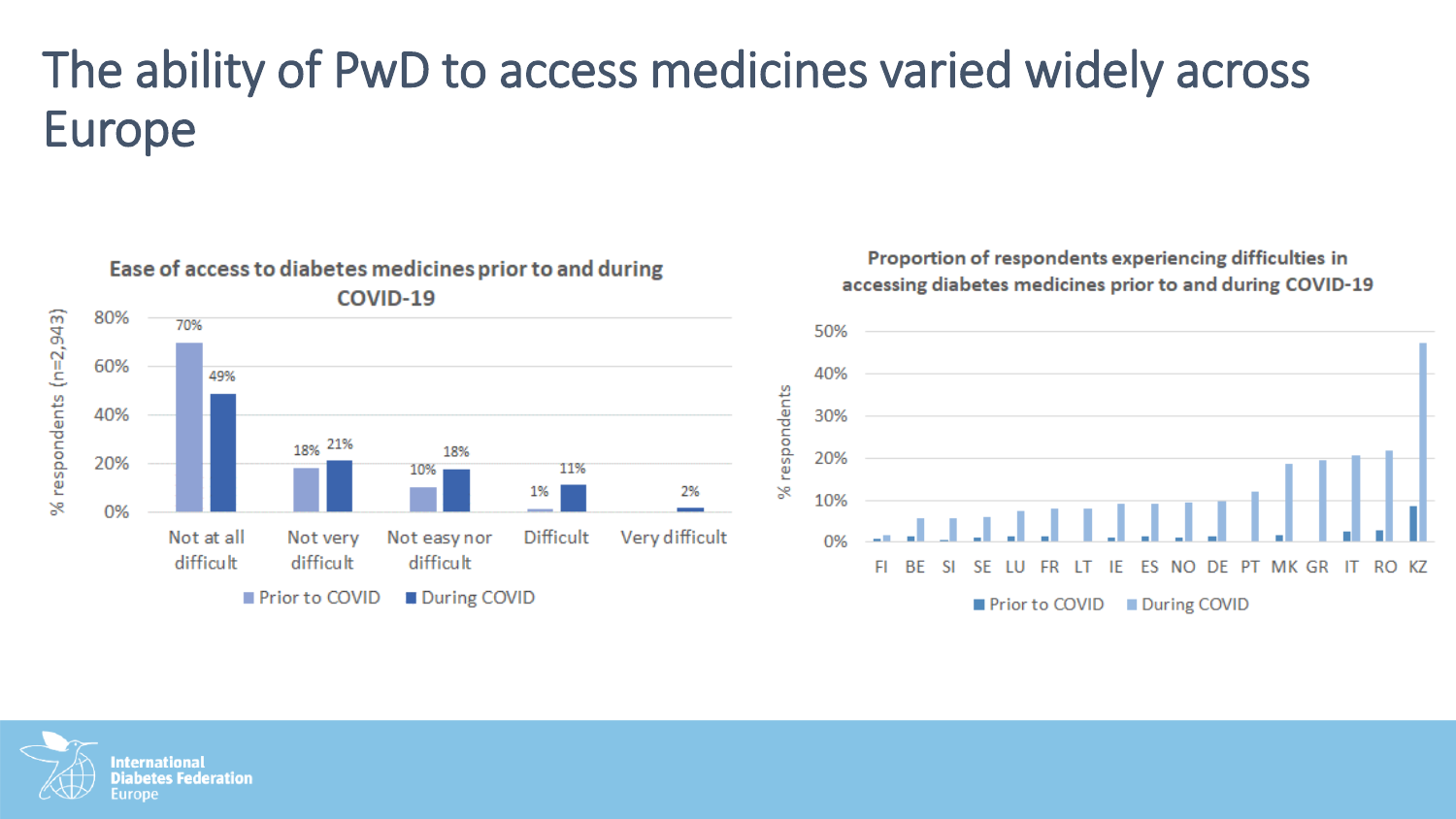### The same was true for supplies…

#### Ease of access to diabetes supplies prior to and during COVID-19



#### Proportion of respondents experiencing difficulties in accessing diabetes supplies prior to and during COVID-19



Prior to COVID During COVID

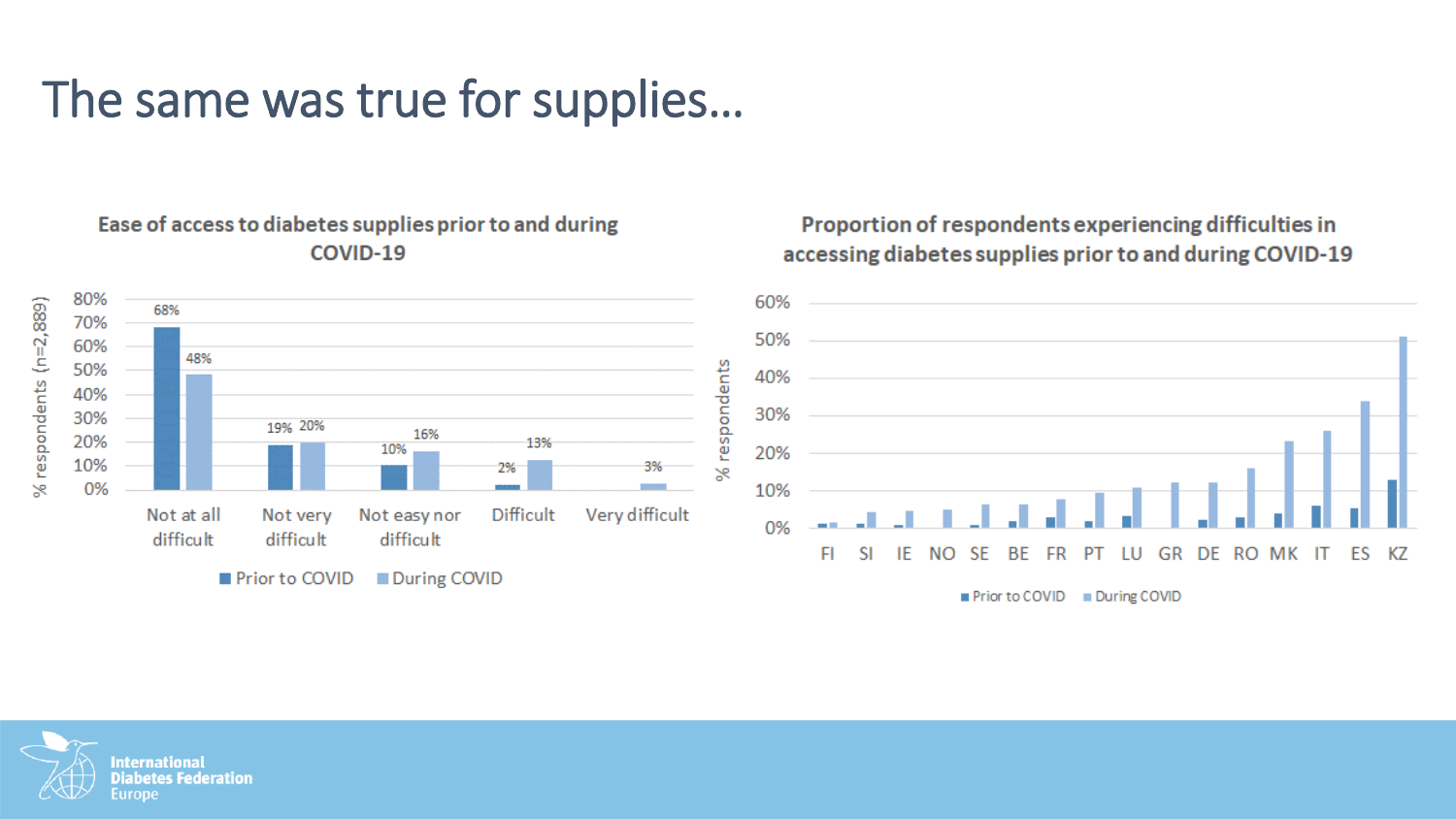### … and technologies



Proportion of respondents experiencing difficulties in accessing diabetes equipment prior to and during COVID-19

Ease of access to diabetes equipment prior to and during COVID-19

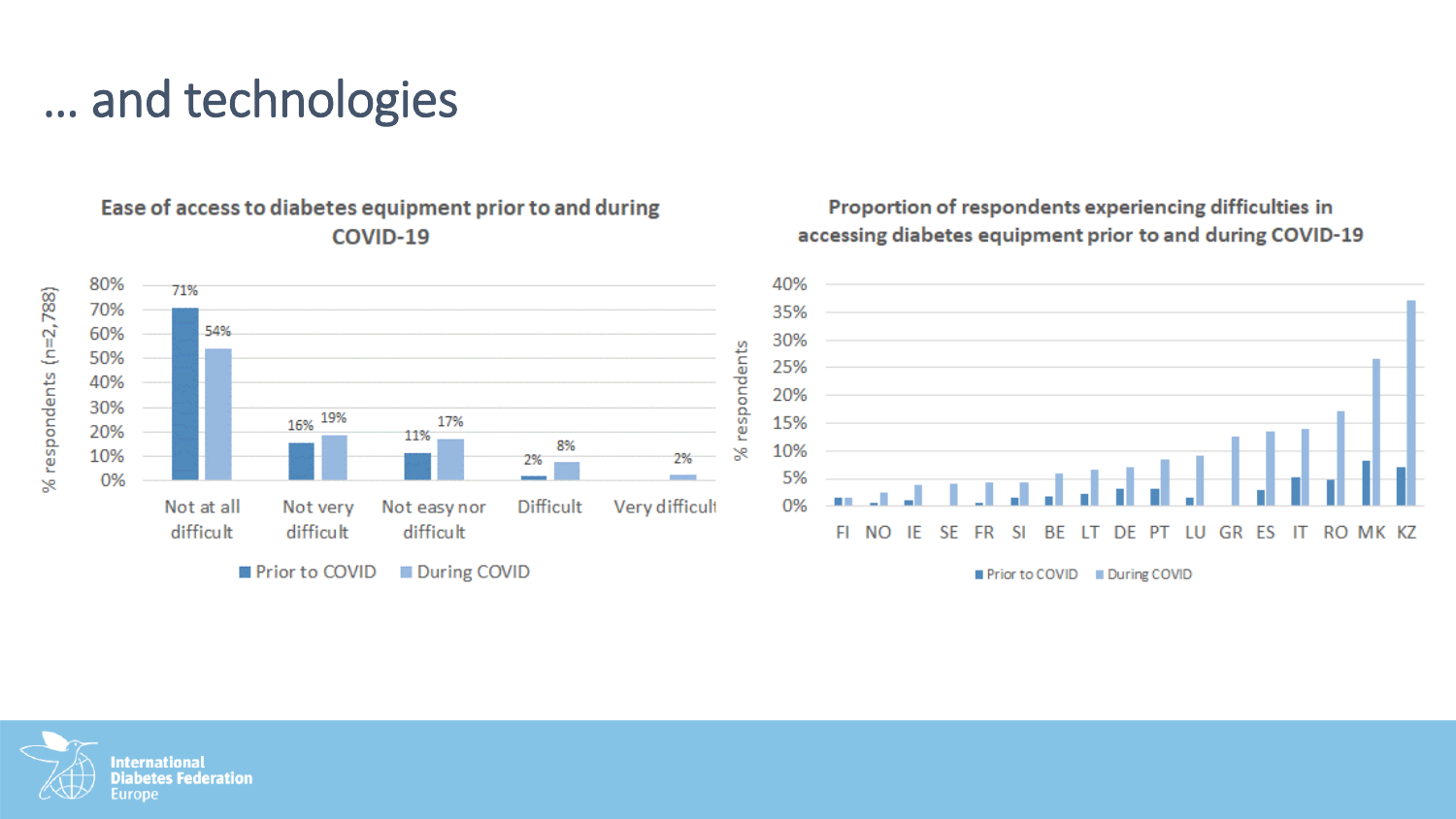### Fear of contamination was the single most common barrier to accessing medicines and care







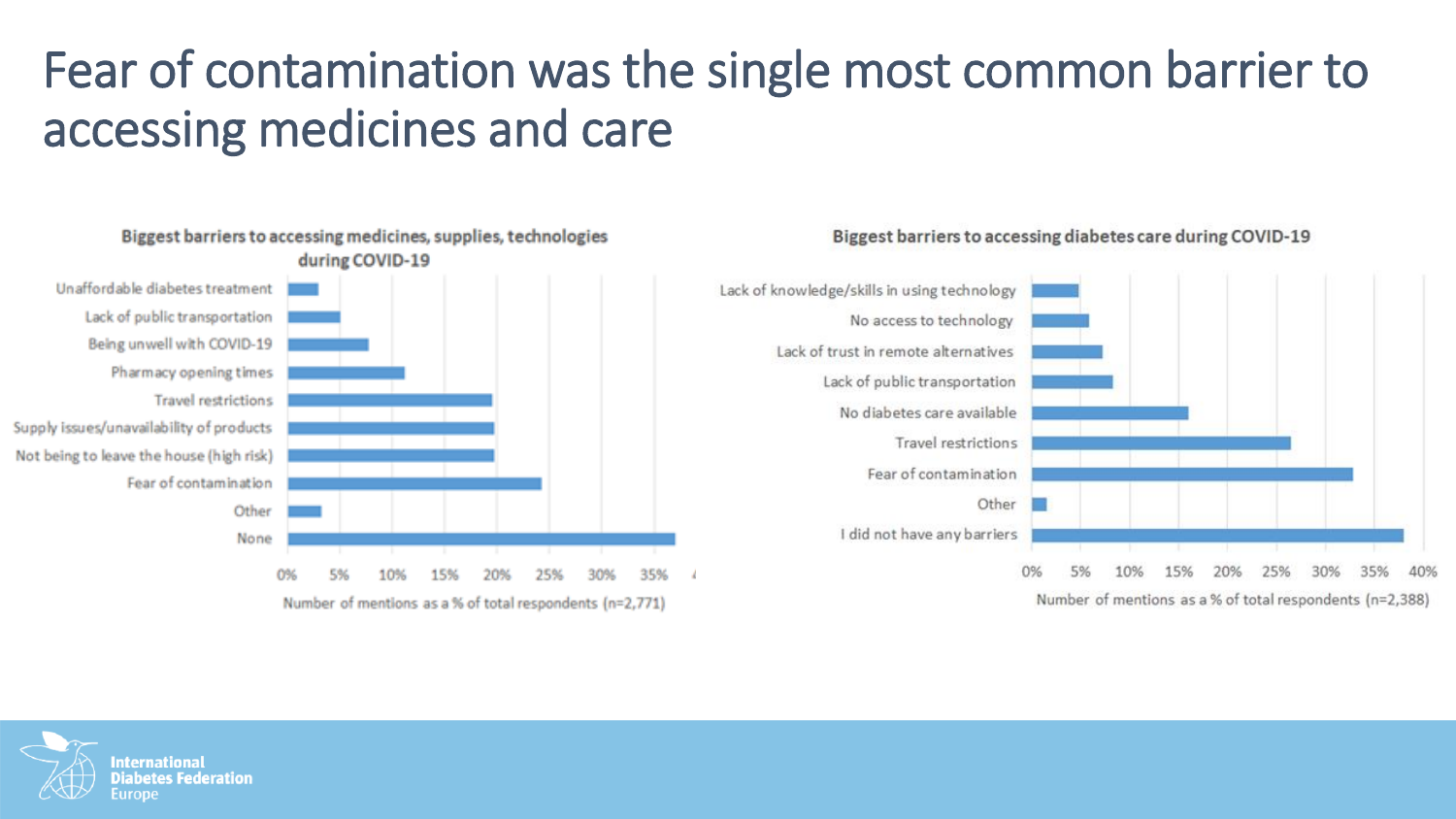Lessons from COVID-19 for more resilient health systems and improved quality of life and health outcomes for PwD

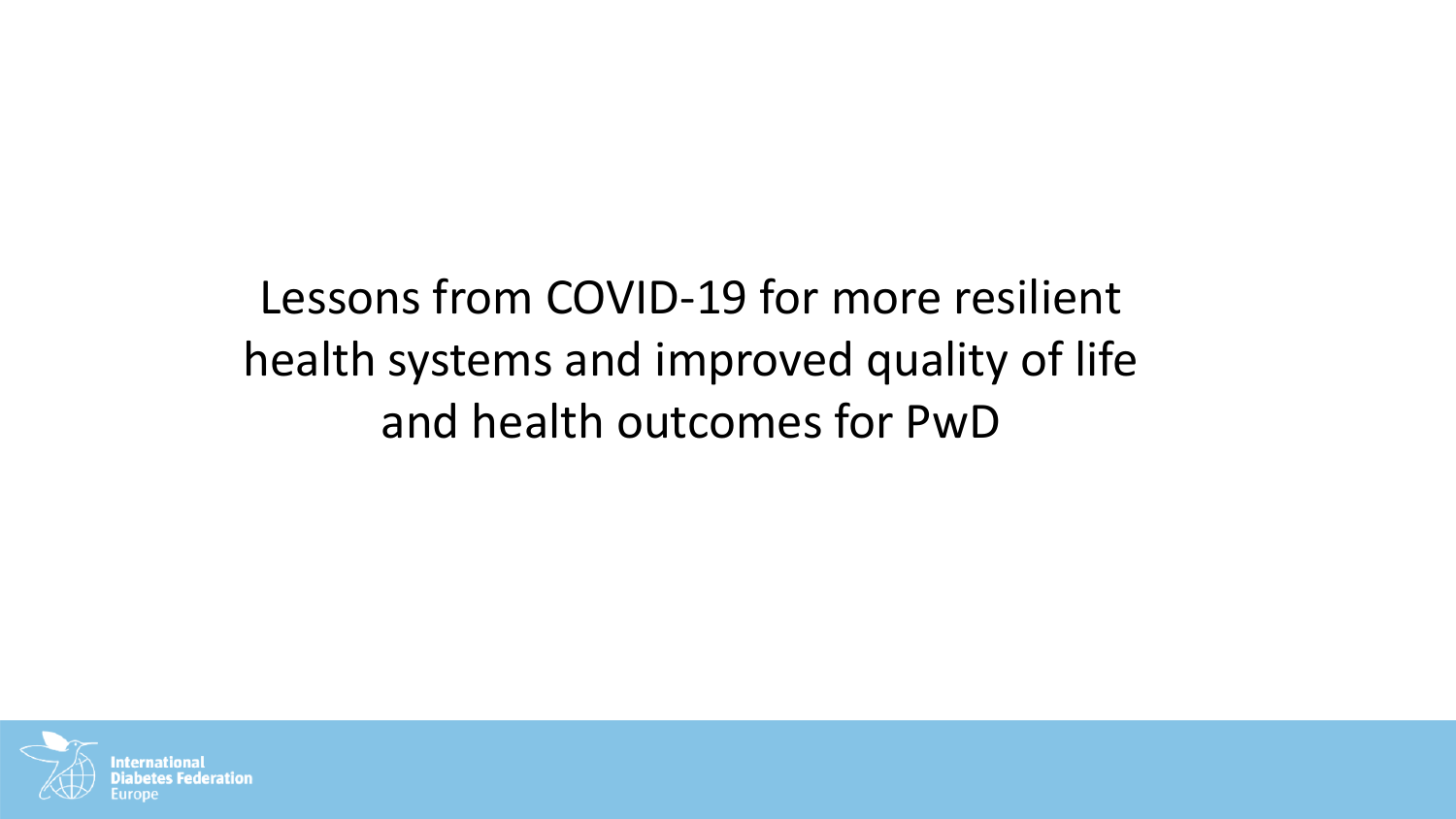# 1. Reducing the diabetes burden through prevention of T2D and diabetes-related complications

The impact of diabetes

Reducing the burden

- 59 million PwD (expected to rise to 66 million by 2030)
- Euro148bn in diabetesrelated expenditure – 75% of costs linked to complications
- Key risk factor for other NCDs
- •Investment strategies focused on **prevention** rather than management:
	- o Raising diabetes awareness
	- o Tackling stigma and discrimination
	- o Creating health-enabling environments and addressing the socio-economic determinants of health
	- o Early action
- Improvement in QoL
- Reduction in the economic burden of the condition on healthcare systems
- Freeing up resources for increased investment in strengthening of health systems and preventative measures

Improving QoL and health

systems

• Population better prepared for future health threats

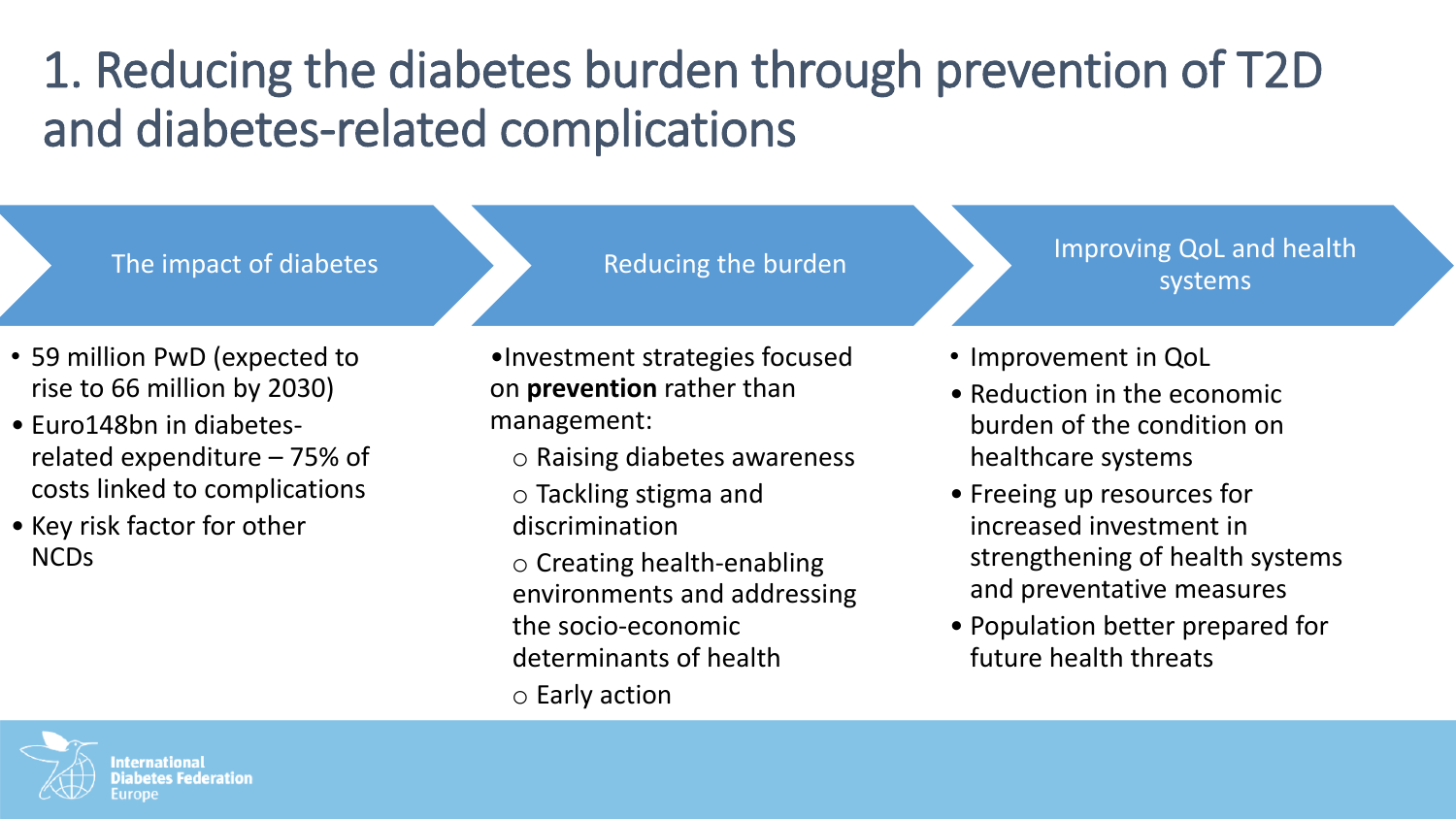## 2. Accelerating the pace of innovation and digitalisation

Opportunities & feasibility (1/3 virtual consultations)

Moving forward, taking account of the preferences and needs of PwD

Investment for further digitalisation and building robust data networks

Leveraging initiatives such as EHDS, including PREMs/PROMs

Tackling health, data and digital literacy and the digital divide

More effective prevention programmes

Development of more evidence-based and personalised care

Better preparation and response to future health crisis

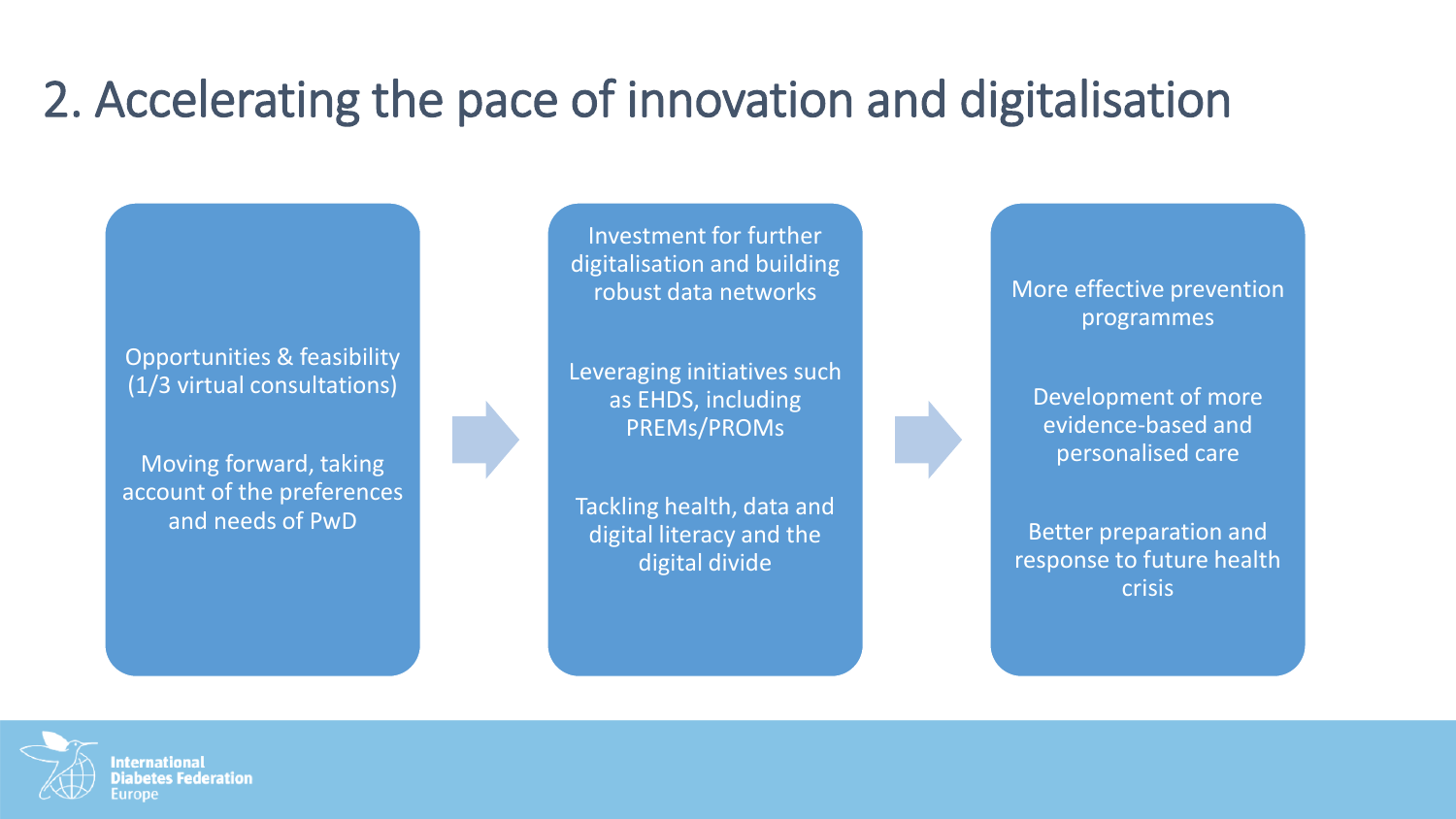### 3. Engaging with, and supporting European citizens, diabetes associations and civil society



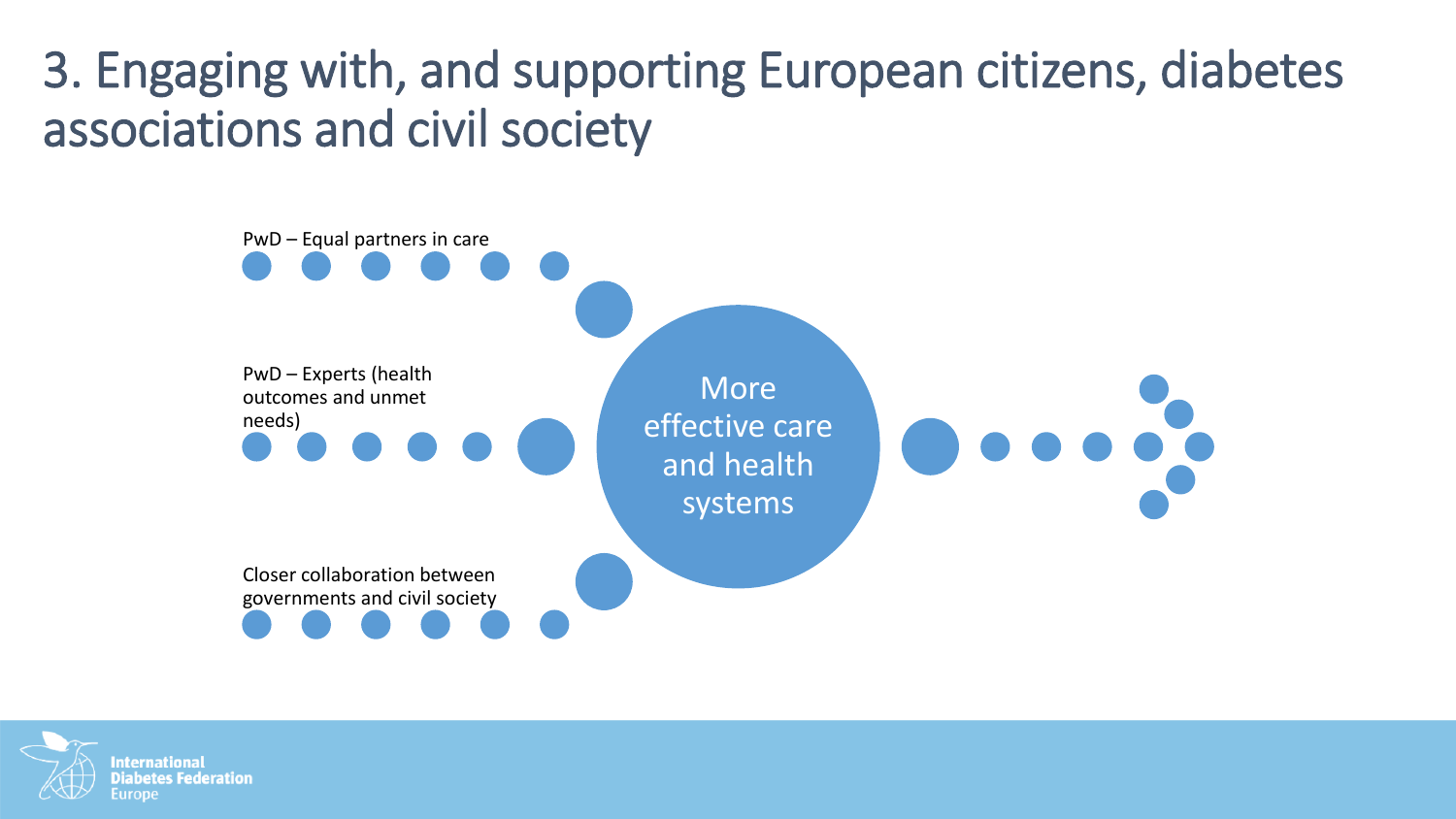### 4. Reducing inequalities across and within Europe

Improving adequate and affordable access to care including medicines, technologies, supplies

Empowering and educating PwD

Tackling the social determinants of health & promoting equity-sensitive healthcare systems